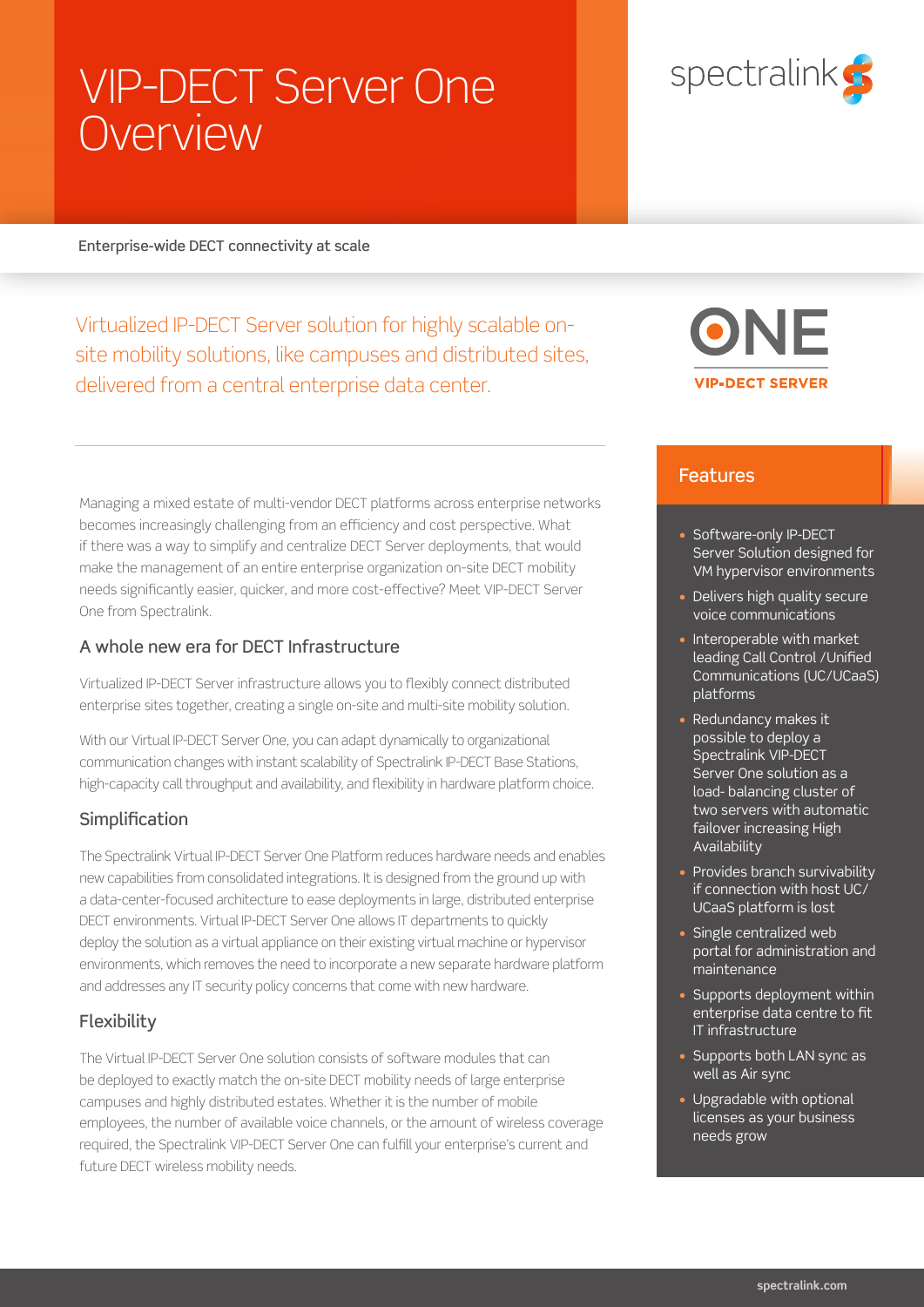## **Efficiency**

Centralizing virtual IP-DECT mobility networks provides a single common point of control that conforms to enterprise IT security standards and can be centrally configured, managed, and monitored for a reliable and future-proof network solution. Our new Virtual IP-DECT solution features a fast and secure web portal for administration, configuration, and maintenance making it simpler than ever to manage large DECT deployments across multiple locations.

#### **BENEFITS**

#### Scalability as your business grows.

VIP-Dect Serve One enables installation in any data center with the capacity to serve up to 100,000\* users across large campus environments and distributed business sites.

#### Optimize resources and reduce workloads.

Manage multiple sites, push new DECT features, add or remove users, and perform administrative functions all from a single centralized web portal.

#### Reduce hardware costs.

Add more efficiency and savings to your business by using your current data center servers; consolidate the number of DECT servers needed.

#### Reduce maintenance and support costs.

No need to go on site to update firmware; manage your entire DECT network from one location.

\* NOTE: Up to 100K handsets supported when combined with AMIE

## Spectralink Virtual IP-DECT Server One Configuration

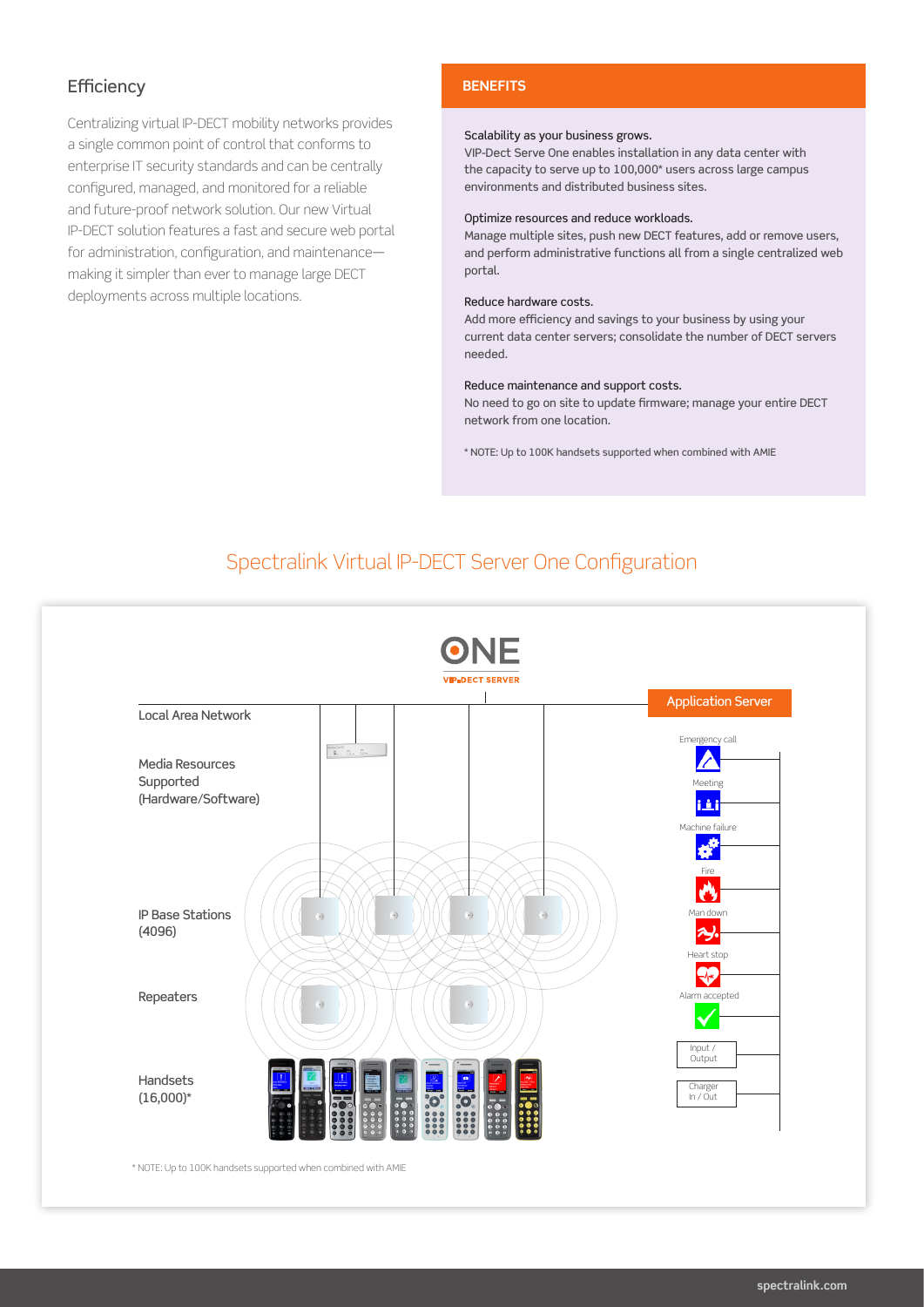

## **Specifications**

#### Call Control Protocol Support

• Session Initiation Protocol (SIP)

#### Application & Messaging Protocol Support

- Broadcast Messaging
- Message Service Functions (MSF)
- XML-RPC
- OAM-REST-API

#### SIP VOIP Support

- Basic call
- Caller ID
- Call Hold
- Call Transfer
- Call Waiting
- Music on Hold (MOH)

Note: Additional advanced telephony solution available depending on integration with host SIP-UC/UCaaS Platform (e.g., SIP IP-PBXs)

#### Operation And Maintenance

- Single Panel Web UI for centralized administration and maintenance of the entire infrastructure
- Provisioning, maintenance, and supervision of all infrastructure components and Spectralink 7000 handsets in the solution
- HTTP with digest authentication
- HTTPS
- Syslog
- SNMP

#### System Architecture

- The Spectralink Virtual IP-DECT Server One is a virtualized system with a SIP integration to the host SIP UC / UCaaS (Call Control Platform), which also controls all other infrastructure elements such as Spectralink IP-Base Stations
- Max no of
	- IP-DECT IP Base Stations: 4,096
	- Simultaneous calls on each IP-DECT Base Station: 11
	- Repeaters on each IP-DECT Base Station: 3
	- Total simultaneous calls supported: 16,384
		- A. Using Physical Media Resources (MR):
			- 32 (total 1,024 channels)
			- Max simultaneous calls per each Media Resource (HW): 32 (G.711)
			- B. Using Software (Virtual) Media Resources (MR):
				- License (in Server): Max 16,384 Channels
				- Can use 32 or 128 MR Channel licenses (in any combination) to achieve max 16,384 Channels
				- VMR can be deployed as needed (distributed locally or centrally)
				- MR Channels are dynamically allocated based on max VMR channels installed in Server
- Registered Spectralink 7000 DECT handsets:
	- Scalable to 16,000

#### Supported Codecs

- G.711 A-law and μ-law
- G.726 (32 kbps 4-bit ADPCM)
- G.729

#### **Networking**

- Manual or dynamic host configuration protocol (DHCP)
- Time/Date sync using NTP Protocol

Note: Depending on deployment requirements, IP-DECT Base Stations can be connected over both secure QoS enabled WAN as well as now broadband Internet – supporting hundreds of remotely connected branch sites

#### **Provisioning**

- Configuration
- User data
- Server firmware
- Base station firmware (License required)
- Handset firmware via SUOTA (License required)
- Handset configuration OTA (License required)